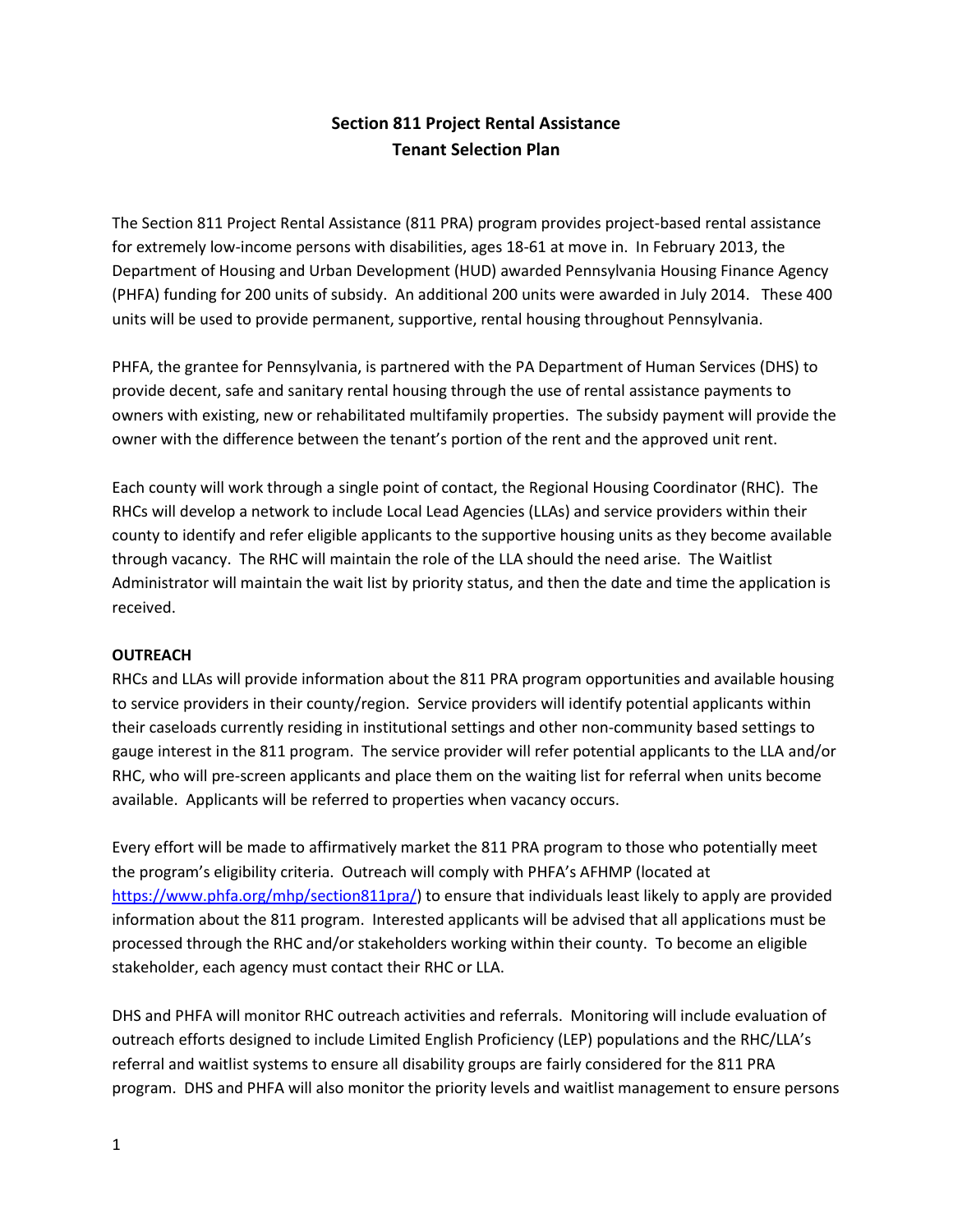transitioning from institutions, the highest priority group, receive first consideration for 811 PRA housing.

#### **EFFECTIVE COMMUNICATIONS**

RHCs and LLAs will ensure that all information and outreach is provided in a manner that is effective for persons with hearing, visual and other communications-related disabilities consistent with Section 504 of the Rehabilitation Act of 1973 and the Americans with Disabilities Act. RHCs and LLAs will also take reasonable steps to provide access to persons with LEP who may apply for the program and need services or information in a language other than English.

PHFA has compiled a list of translation services throughout the Commonwealth and the RHC will utilize these services. Additionally, the RHC and LLA will keep DHS and PHFA apprised of any particular translation needs that may arise. If a need presents itself, DHS and PHFA will explore the option of distributing marketing materials in a particular language.

## **IDENTIFYING AVAILABLE UNITS**

After approval of the Rental Assistance Contract, the property owner must inform the Waitlist Administrator of vacant units available for 811 PRA units. The owner/agent will list the vacant unit in the PAIR system in a timely manner and must hold the 811 PRA units open for **60** days. If the Waitlist Administrator is unable to refer an applicant in 60 days, the owner/agent may fill the unit with a non-811 PRA applicant from the property waitlist. When a suitable unit is available and two or more 811 PRA applicants are available to move in, preference should be given based on the priority groups listed below. If both applicants are in the same priority group, then preference should be given to the applicant placed on the waitlist first based on the application date and time.

#### **REFERRAL PROCESS**

Service Agencies will identify potential applicants and assist them, as needed, to complete the 811 PRA application to be entered into the PAIR system. The application will be reviewed by either the RHC or the Waitlist Administrator. Once reviewed, the applicant will be placed on the 811 PRA wait list in order of priority status, then date/time the application was received. Applicants will be referred when there is a vacant unit and they are the first available applicant for the county where the unit is located. Up to five referrals will be sent for each vacant unit.

When the referral is received by the owner/agent, the applicant should be added to the property wait list and designated as an 811 PRA applicant. The owner/agent will conduct applicant screening for program and site specific requirements listed in the property Tenant Selection Plan.

\*\*\*All referrals to the property MUST come from the 811 wait list. Property owners/agents and other organizations will not be able to directly refer clients to the property for assistance under the 811 PRA program. Referrals should be directed to the Waitlist Administrator.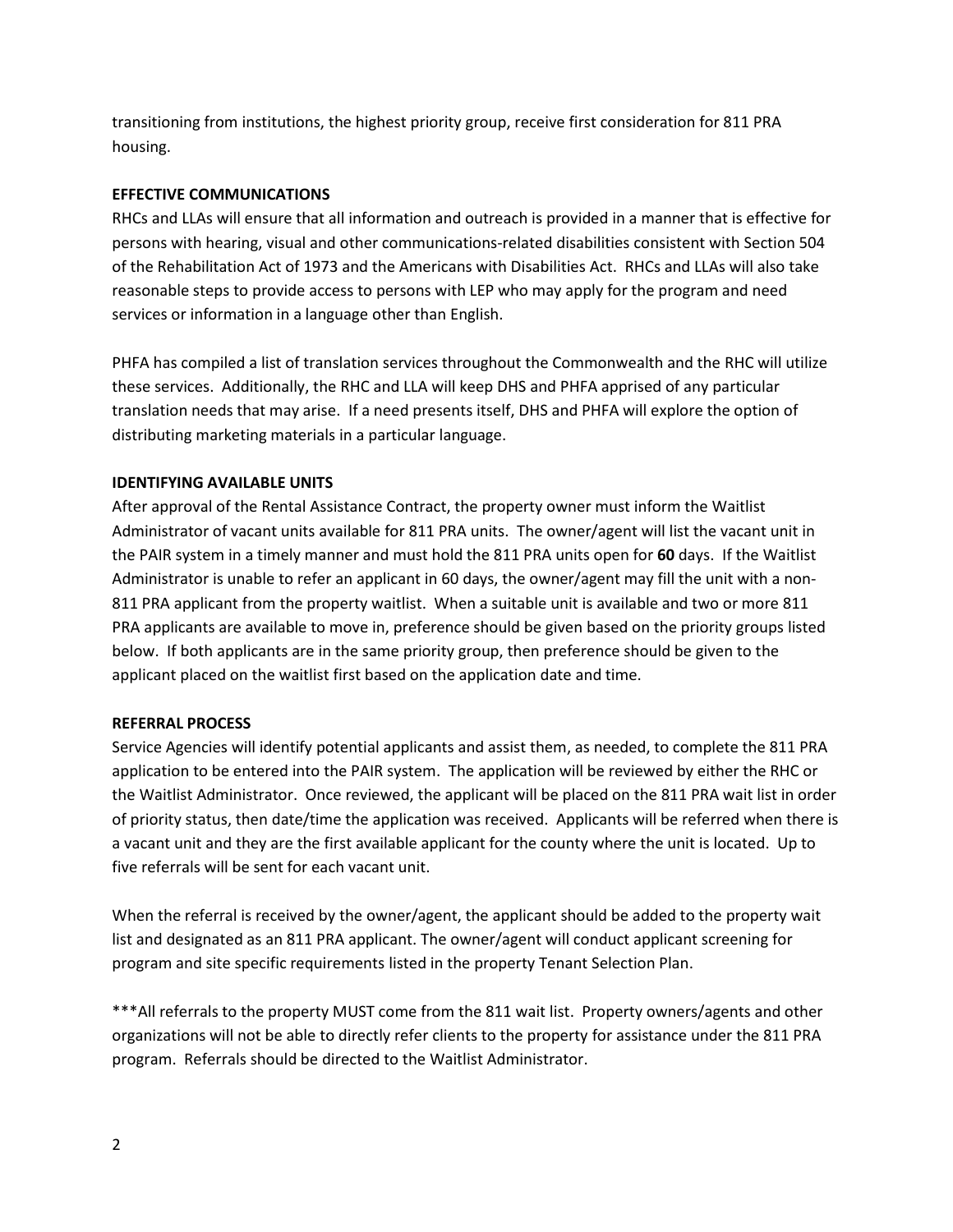#### **PROCEDURES FOR APPLYING PREFERENCES**

811 PRA eligible applicants are prioritized in the following order:

- **Priority 1** Persons who are institutionalized but able to live in the community in permanent supportive housing. Institutions include nursing facilities, private and public mental health hospitals, and intermediate care facilities for the intellectually disabled.
- **Priority 2** Persons who are at risk of institutionalization without permanent supportive housing. Examples may include: disabled individuals living with elderly caregivers or in unstable situations, homeless
- **Priority 3** Persons who are living in a congregate setting and are seeking housing within the community. These include: persons in community residential rehabilitation facilities, personal care homes and domiciliary care.

## **PROGRAM ELIGIBILITY AND PRE-SCREENING REQUIREMENTS**

Pre-screening by the RHC/LLA and Service Providers will be conducted to ensure program eligibility and will be applied uniformly to all program applicants to prevent discrimination and avoid fair housing violations. They will conduct the following informal pre-screening of applicants when entering the applicant into the PAIR system, before a referral is made to the landlord:

- Income the eligible applicant household's annual income must not exceed the extremely low income limit (at or below 30% Area Median Income) as published annually by HUD.
- Age at least one member of the household applying for the 811 PRA unit must be non-elderly (18-61) at time of move-in.
- Disability at least one person in the household applying for the 811 rental subsidy must also be disabled, 18-61, and receiving (or be eligible to receive) Medicaid with services and supports provided through DHS.
- Social Security The Social Security numbers of all family members must be provided. Acceptable forms of verification and exceptions to this rule may be found in the HUD Handbook 4350.3 REV-1, Chapter 3.
- Household Size Household size must be verified to ensure the family is referred to a property with an appropriate sized unit. It is the responsibility of the property manager to verify need for an additional bedroom size based on a reasonable accommodation.

Applicants should not be placed on the 811 waitlist who does not have all documentation and is not ready for referral to a vacant unit. Service providers are required to keep the referral's information current.

\*RHC/LLA and other referral sources are not specifically trained in the HUD Handbook 4350.3. Owners / Agents are responsible to comply with all HUD rules and regulations and to apply the property's tenant selection plan criteria. All required documents must be in the tenant's file for review.

#### **APPLICANT REJECTION AND APPEAL PROCESS FOR THE 811 PROGRAM WAITLIST**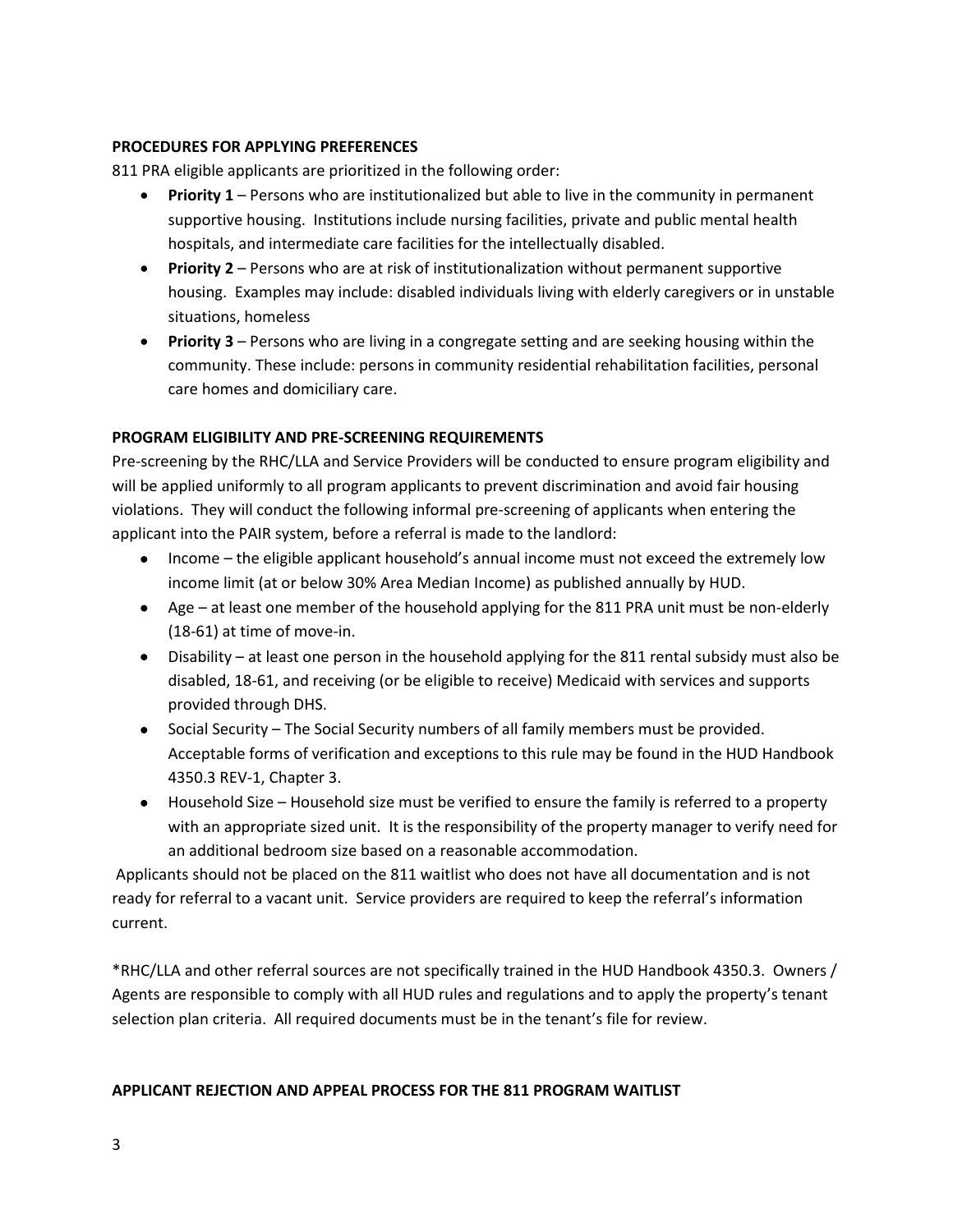If an applicant's situation changes and he or she is no longer eligible to remain on the 811 waitlist, the applicant will be notified in writing.

An appeal of the rejection and/or removal from the 811 wait list may be requested. The applicant must appeal in writing to the attention of: 811 PRA Administrator, PHFA, 211 N. Front Street, Harrisburg, PA 17105, within ten (10) business days from the date of the waitlist removal letter. A review of the appeal and supporting documentation will occur timely and a written decision will be mailed to the applicant and their service provider.

## **PROGRAM WAIT LIST MANAGEMENT**

One master wait list will be maintained for the 811 PRA program in Pennsylvania. The list order will be based on the priority population, then date, and then time the application was received. Applicants may select up to 3 counties wherein they wish to reside. When a vacancy occurs, the Waitlist Administrator will refer the first five (5) applicants who wish to live in that county. The order will be based on priority, then date, then time. The property manager will receive the list of referrals in order of the 811 waitlist. If more than one applicant applies and is approved, the property manager must utilize the list provided by the 811 Waitlist Administrators to process the applicant listed highest on the list.

If an accessible unit becomes vacant, the Waitlist Administrator will refer 811 applicants who need the features of the unit in order of priority, date, and then time. When approved for the accessible unit, the applicant must agree to sign a lease addendum agreeing to move to a non-accessible 811 unit when one becomes available. If there are no applicants needing the features of the unit, the Waitlist Administrator will refer applicants in order of priority, date, then time.

The waitlist will remain open unless a determination is made to close it by mutual agreement from PHFA and DHS. Notification of the closure will be posted on the 811 webpage and notice will be sent out to all Local Lead Offices.

Owners/agents must update the property Tenant Selection Plan to include how they will address 811 referrals sent to the property to fill 811 vacancies.

# **OWNER RESPONSIBILITIES**

Verification Requirement – Adult members are required to sign the following verification forms:

- HUD FORM-9887 *Notice and Consent to the Release of Information to HUD*
- HUD FORM-9887A *Applicant's/Tenant's Consent to Release of Information – Verification by Owners of Information Supplied by Individuals Who apply for Housing Assistance.*
- HUD form 92006, Supplement to Application for Federally Assisted Housing (refusal to complete must be documented).

All household members 18 years of age and older, regardless of whether they have income, must sign these forms. The forms allow owners/agents to request and receive information from HUD's EIV system as well as from third-party sources about the applicant/resident.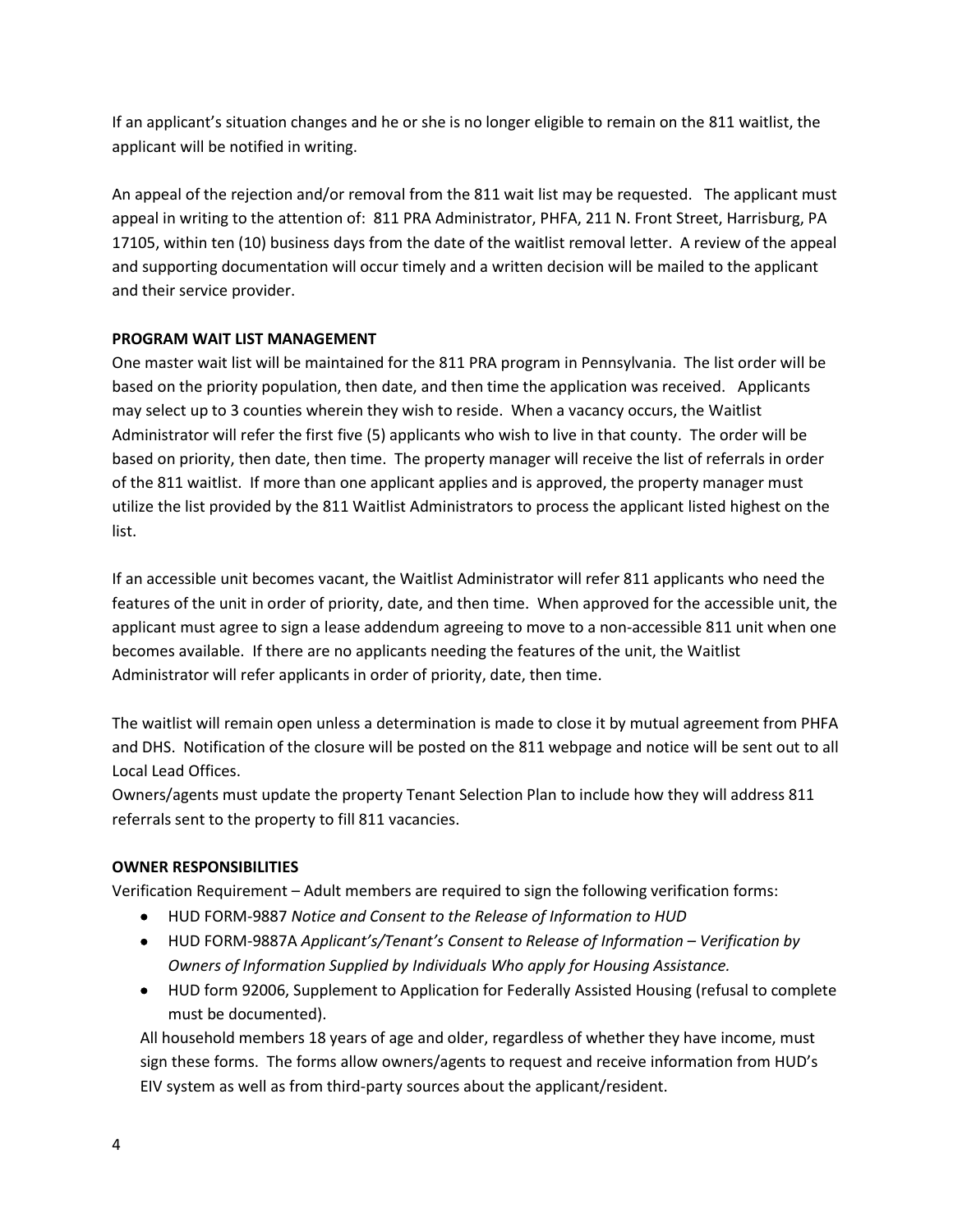The following information will be verified:

- Income, assets, household composition and Social Security numbers
- Allowable deductions for age, disability, disability expense and medical costs
- Other screening criterion

No decision to accept or reject an applicant will be made until all verifications have been received.

Owner/Agent Screening – The owner will also conduct applicant screenings. These may include:

- Credit
- Rental history
- Criminal

Owner/Agent must prohibit admission of:

- o Any household containing a member(s) who was evicted in the last three years from federally assisted housing for drug-related criminal activity. The owner/agent may, but is not required to consider two exceptions to this provision:
	- The evicted household member has successfully completed an approved, supervised drug rehabilitation program; or
	- The circumstances leading to the eviction no longer exist (ex. The household member no longer resides with the applicant household)
- $\circ$  A household in which any member is currently engaged in illegal use of drugs for which the owner has a reasonable cause to believe that a members illegal use or pattern of illegal use of a drug may interfere with the health, safety and right to peaceful enjoyment of the property by other residents;
- $\circ$  Any household member who is subject to a State Sex Offender lifetime registration requirement; and
- o Any household member if there is a reasonable cause to believe that member's behavior, from abuse or pattern of abuse of alcohol, may interfere with the health, safety and right to peaceful enjoyment by other residents. The screening standards must be based on behavior, not the condition of alcoholism or alcohol abuse.

The owner/agent must use EIV to verify household income and comply with all applicable requirements in the HUD Handbook 4350.3 REV-1 and HUD Notices. Screening will be conducted on live-in aides and other household members at initial occupancy and when added to the tenant household after initial occupancy.

Please refer to Chapter 3, Paragraph 3-28.B.1 and 2; and Figure 3-5 of the HUD Handbook 4350.3, REV3 for guidance regarding verification of Disability. Please see form HUD-90102.

The 811 program does not verify citizenship for eligibility.

No application fee is permissible for 811 PRA referrals applying to properties participating in the 811 PRA program. In addition, 811 tenants cannot be charged late fees as per the HUD Handbook 4350.3.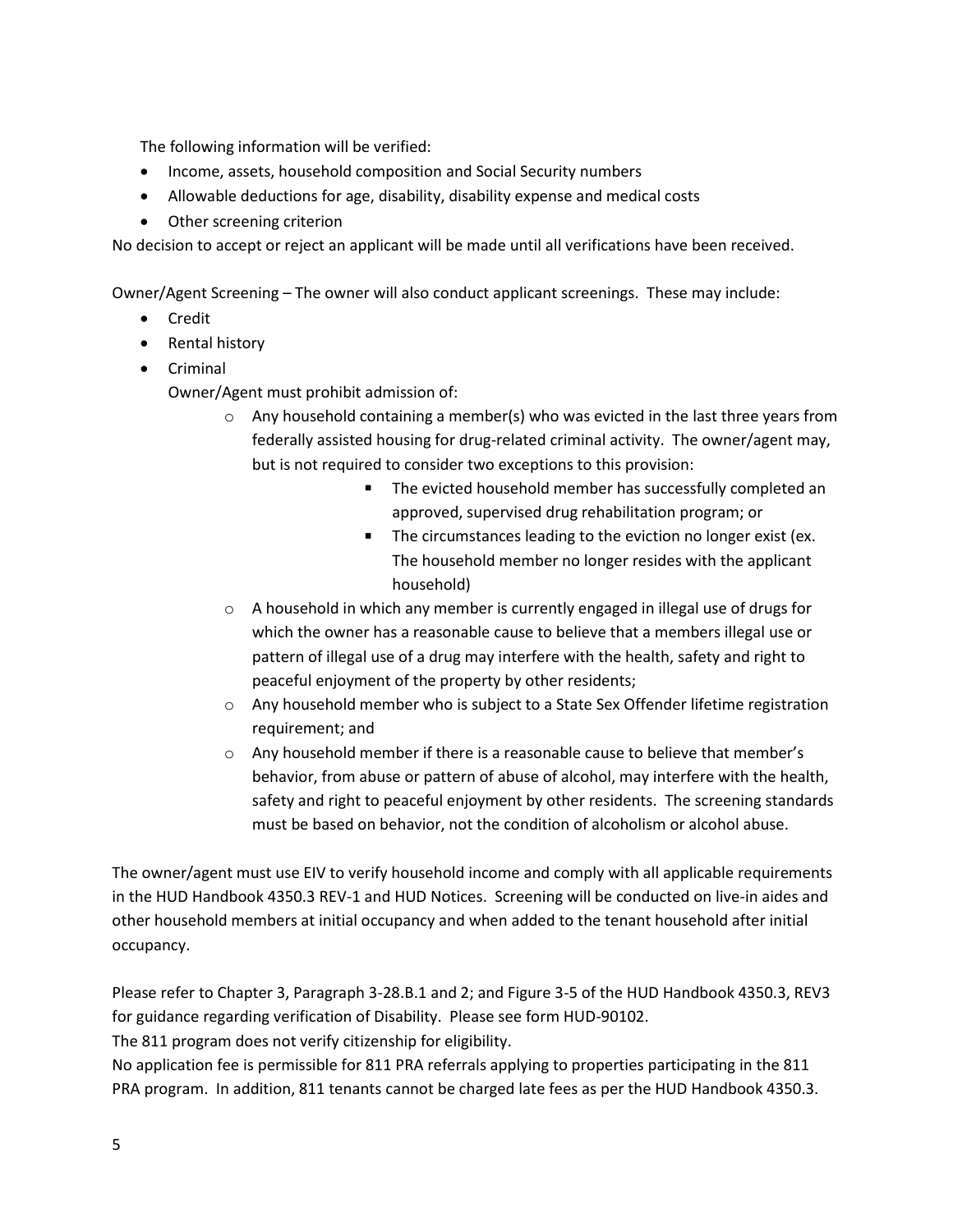The \$25 minimum rent does not apply to the 811 PRA program. Renters can have zero income and is not a reason for rejection.

#### **REJECTION BY A HOUSING PROVIDER AND APPEAL PROCESS**

In all cases where applicants are rejected for housing based on selection criteria, the owner/agent will issue a written notice of the decision specifying the reason for rejection. Written rejection notices must include:

- 1. The specifically stated reason(s) for the rejection
- 2. The applicant's right to respond to the owner/agent in writing or request a meeting within 14 days to discuss the rejection; and
- 3. That persons with disabilities have the right to request reasonable accommodations to participate in an informal appeal hearing process

An appeal hearing will be heard by an employee of the owner/agent (not the employee who decided the rejection) and a written notice of the appeal decision must be provided to the applicant within 5 business days of appeal hearing.

## **REJECTED APPLICANTS**

Applicants who were rejected from occupying an available unit will be referred back to the 811 PRA wait list for a referral to the next available unit. They will obtain the same priority status and original date/time stamp before referral to the rejecting property. The applicants will be offered other available units in the county in which they desire to live, provided they remain eligible, based on their placement on the waitlist. Service providers should assist an applicant by either addressing and correcting the rejection issues with the applicant or assisting the applicant by submitting a reasonable accommodation request when applying to the next available unit.

#### **UNIT REFUSAL**

Applicants may choose to refuse an offered unit. These applicants will return to the 811 PRA wait list with the same priority status and date/time stamp. Should an applicant refuse 3 units, the Waitlist Administrator will review the circumstances of each refusal. If it is determined that insufficient reasons led to a refusal of the units, the applicant will be removed from the 811 PRA wait list.

#### **TRANSFERS**

# **Transfers to a different unit at the same property**

811 tenants wishing to transfer to a different unit within the same property must submit a request to the property manager and follow the transfer policy in the property's Tenant Selection Plan. As a reminder, the 811 subsidy can only transfer with the 811 resident at the property if the proposed unit (size and rent) is participating under contract through the 811 program.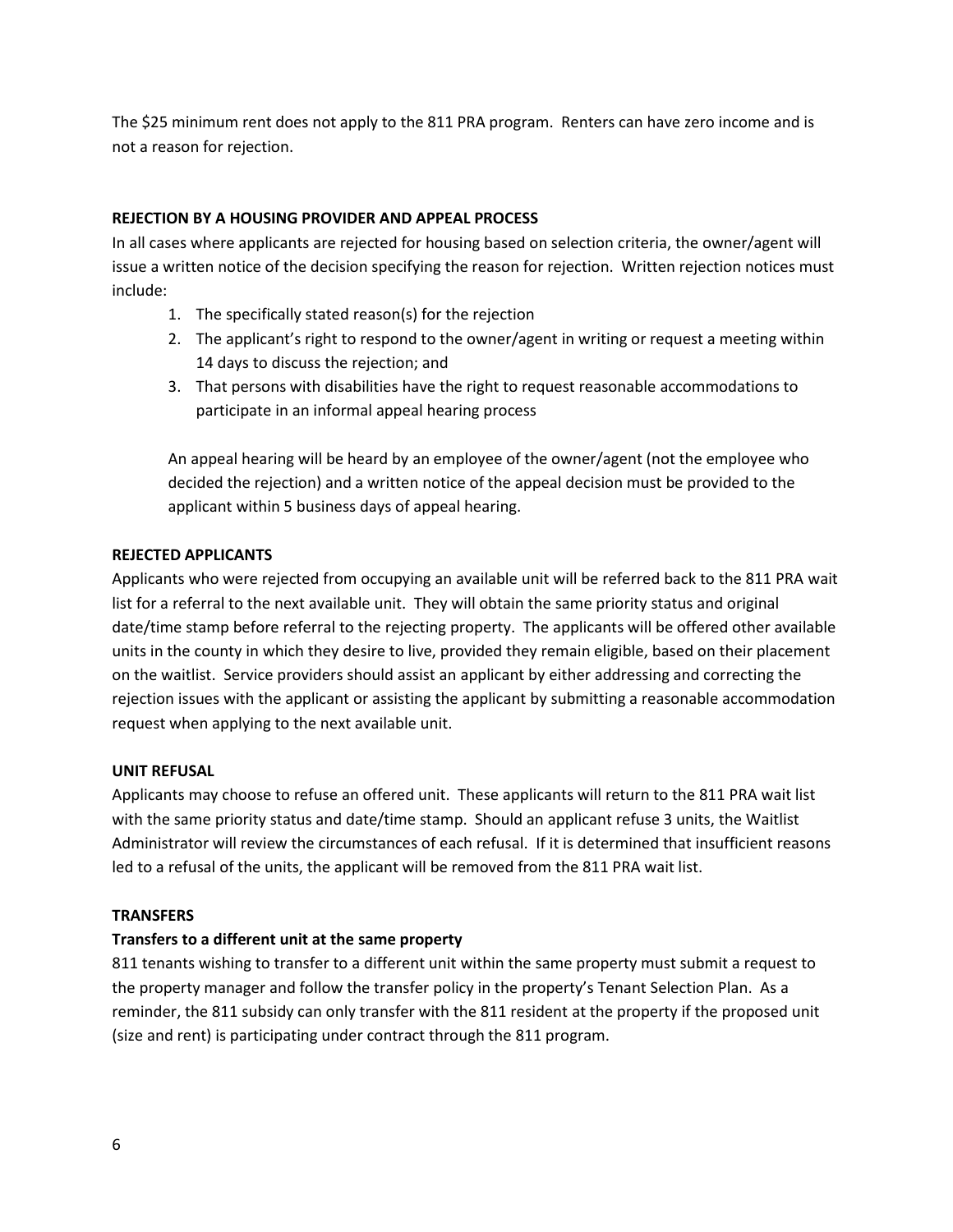#### **Transfers to a different 811 participating property**

811 tenants wishing to relocate to a different 811 property will need to be referred to the 811 wait list by their service provider. The 811 tenant will now become a new 811 applicant. All eligibility requirements of the 811 program will apply. The applicant will be placed on the 811 waitlist by priority, date and time of the new application. In addition, the 811 tenant must apply to the new 811 property when an 811 unit is available and all screening will be subject to the property's tenant selection plan. Timing will need to be addressed with both properties so the 811 tenant is not without housing and the transfer is smooth. Subsidy cannot overlap between properties. A new security deposit may need to be secured. These items should be addressed with the service provider and the property.

#### **REASONABLE ACCOMODATION AND MODIFICATION REQUEST**S

Owners/agents of the properties with 811 PRA units must comply with Section 504 of the Rehabilitation Act of 1973. See HUD Occupancy Handbook 4350.3, Section 2-8 for more details. The RHC or LLA will assist the applicant with possible reasonable accommodation and/or modification request, including the use of assistance animals. The request for reasonable accommodation/modification will be communicated to the owner/agent as soon as possible. A determination of whether the request will be accommodated will be made by the property owner/agent.

No pet deposit may be requested for assistance animals. The owner/agent will comply with legal and regulatory provisions concerning such request, including applicable provisions of HUD Occupancy Handbook 4350.3.

#### **OCCUPANCY STANDARDS**

Owners/agents will establish, in writing, their own reasonable occupancy standards per HUD HANDBOOK 4350.3 REV-1, chapter 3-23. Please include in the property Tenant Selection Plan.

#### **PROTECTIONS FOR VICTIMS of DOMESTIC VIOLENCE**

Owners must adhere to the policies and procedures covering the Violence Against Women Act (VAWA) protections. Owner/agent policies must support or assist victims of domestic violence, dating violence, sexual assault or stalking and protect victims – as well as their family members – from being denied housing or from losing their 811 PRA housing assistance as a consequence of domestic violence, dating violence, sexual assault or stalking. Refer to HUD Handbook 4350.3 REV-1, chapter 4-4.C.9, and any applicable HUD Notices for specific VAWA requirements.

#### **COMPLIANCE WITH FAIR HOUSING AND CIVIL RIGHTS LAWS**

Owners/agents must comply with all applicable fair housing and civil rights requirements including, but not limited to, the Fair Housing Act; Title VI of the Americans with Disabilities Act of 1964; section 504 of the Rehabilitation Act of 1973; Title II of the Americans with Disabilities Act; and Section 109 of the Housing and Community Development Act of 1974, and HUD's Equal Access to Housing in HUD Programs Regardless of Sexual Orientation or Gender Identify requirements when screening applicants.